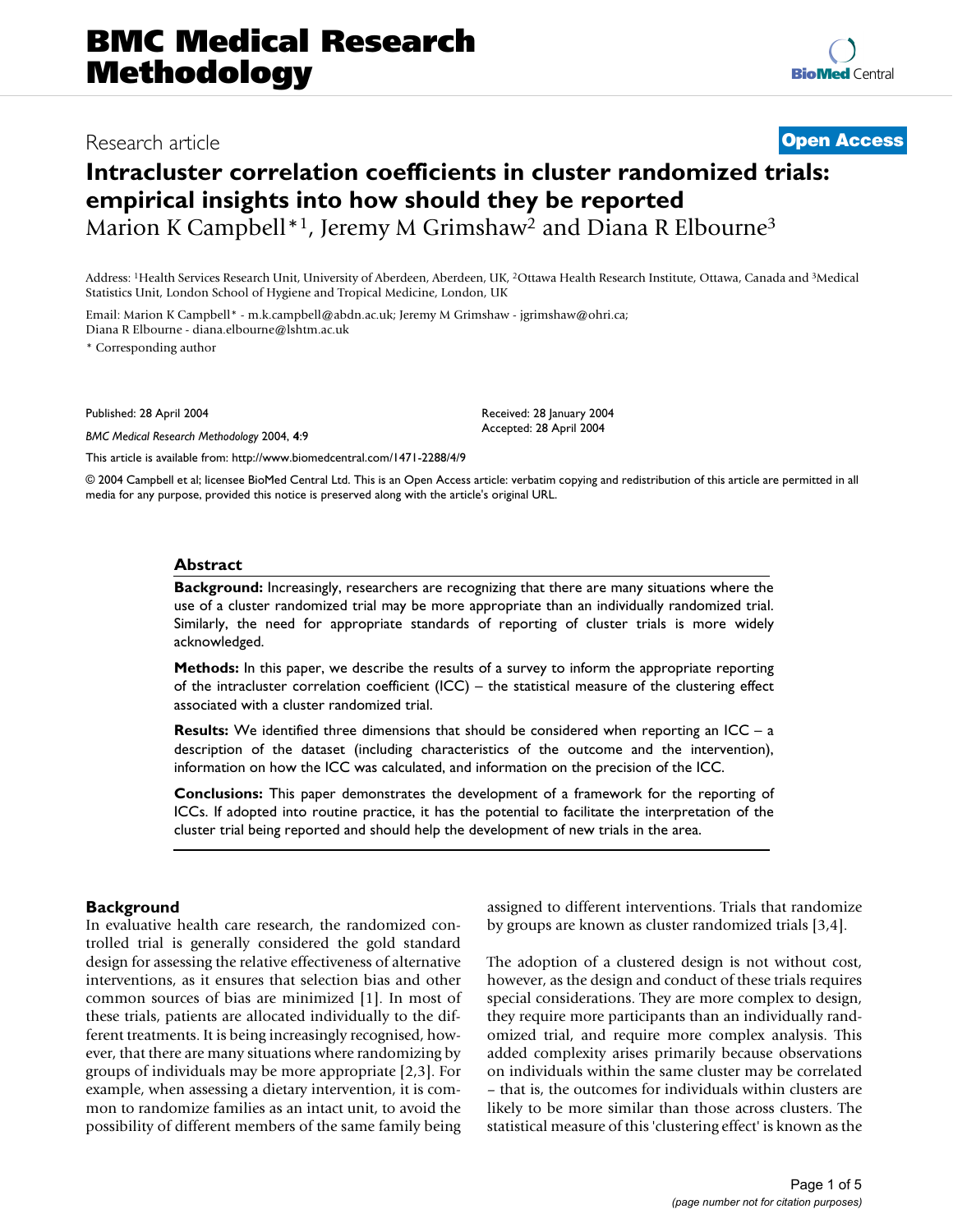intracluster correlation coefficient, or ICC [5]. The ICC for a particular outcome can be described as the amount of variation in the dataset that can be explained by the variation between clusters.

The need for clear reporting of randomized trials has been widely recognised. This has been highlighted through the publication of the CONSORT statement, which outlines the common standards for the reporting of trials [6], and through the revision to the statement published in 2001 [7]. The majority of the CONSORT work to date, however, has been for individually randomized trials. Recent studies have, however, shown problems with the reporting of cluster trials [8-10]. For example, ICCs were reported in only 6/149 trials in the MacLennan study [8], in only 13/ 152 trials in the Eldridge study [9] and in only 1/51 trials in the Isaakidis study [10]. Two recent papers have therefore considered extensions to the CONSORT Statement for the reporting of cluster trials [11,12].

To aid the interpretation of the results of cluster trials, it is important that appropriate information is presented in their reports. The ICC for each trial outcome is widely acknowledged to be one of the primary factors which helps researchers interpret the results of the trial. It also helps researchers planning new trials in the area, as estimates of ICCs are used to inform sample size calculations – standard sample size calculations require to be inflated by a factor:

### $1+(n-1)ρ$

(where n is the average cluster size and  $\rho$  is the ICC for the desired outcome) to accommodate for the lack of independence in the data [3]. This factor is commonly called the 'variance inflation factor' or the 'design effect' [3]. In response to this, there have been calls to increase the reporting of ICCs within the reports of cluster trials [13,14]. Whilst the reporting of ICCs would appear to be increasing (for example through several recent publications of collections of ICCs [14-16]), there is, however, little consistency in the information presented to describe the ICC.

The aim of this study, therefore, was to determine the most appropriate descriptors for the reporting of an ICC, by surveying researchers working in the field of cluster trials.

# **Methods**

Since 1998, at least three international workshops on cluster randomized trials have been held in the UK, comprising researchers and statisticians involved in the design and conduct of cluster trials. Across the three workshops, 119 researchers and statisticians with an interest in cluster

trials either attended, or expressed a wish to attend. These individuals formed the primary population for the survey.

In addition, the UK Directory of Academic Statisticians 2001 [17] was searched for those expressing a special interest in the field of cluster trials. This identified 11 statisticians with an interest in the area. Ten of these were already identified for inclusion in the survey; hence only one additional statistician was identified through this approach. This gave a final survey population of 120 individuals, representing researchers and statisticians from 11 countries (104 individuals from the UK; 3 from the Netherlands; 2 each from Denmark, Finland and South Africa; and 1 each from Norway, Switzerland, Spain, Canada, USA, Australia and Thailand), which included known leaders in the field.

A small focus group was held to develop the framing of a questionnaire to identify descriptors of an ICC. This group consisted of four statisticians and two triallists who were experienced in the design and conduct of cluster trials. The group felt that the inclusion of examples would facilitate completion of the questionnaire, and generated a small number of factors which might affect the interpretation of the ICC. Examples included:

• the average cluster size (which is linked with the ICC in generating sample size calculations);

- the number of clusters in the dataset;
- the setting (whether community or hospital);
- the country/countries involved in the trial;
- the disease or specialty grouping; and
- the type of outcome whether process or outcome.

The survey population was then sent a postal questionnaire [see Additional File 1] and participants were encouraged to identify factors which they thought should be used to describe an ICC. All questions in the questionnaire were of 'open' format (that is, allowing free-text input) rather than tick-box format. Multiple suggestions were permissible, and all free-text responses were subsequently coded by the same researcher (MKC). A reminder questionnaire was sent out four weeks after dispatch, if no response was obtained to the initial mailing.

# **Results**

Of the 120 questionnaires dispatched, 78 were completed (and a further questionnaire was returned as the named individual was no longer at the listed address). This gave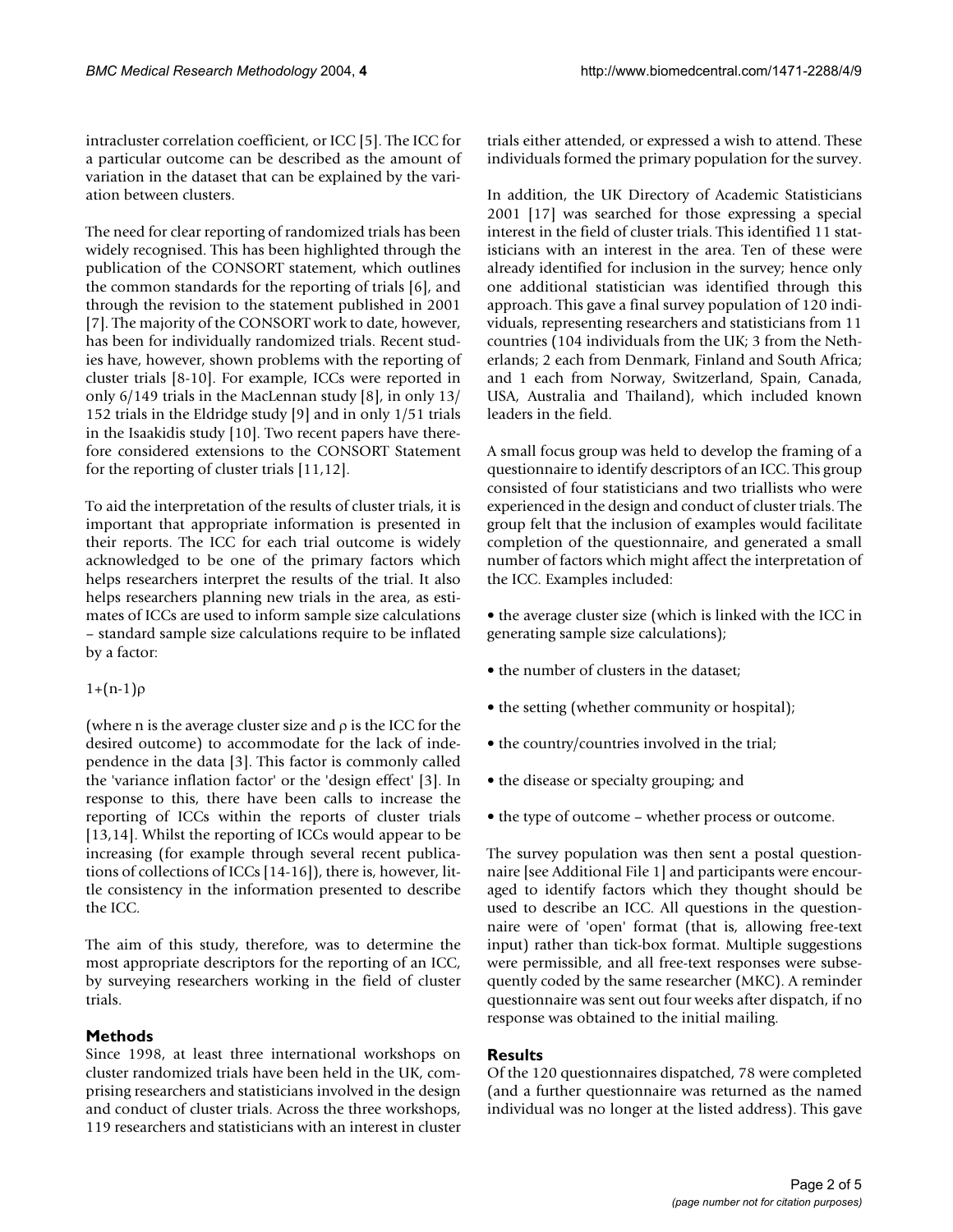

**Figure 1** Framework for describing ICCs

an adjusted response rate to the questionnaire of 66% (78/119).

One hundred suggestions for appropriate descriptors of an ICC were received (representing 34 separate components). From these descriptors, it was possible *a posteriori* to conceptualize the majority of these into three distinct areas (Figure 1):

a) a description of the dataset and the outcome(s) (67 responses);

b) information on the method of calculation of the ICC (18 responses); and

c) information on the precision of the ICC (12 responses).

#### *Description of the dataset*

Respondents identified three main elements that they thought should be used to describe the dataset:

• the demographic distribution within and between clusters (e.g. age, sex and ethnic distribution). It was thought that different distributions across clusters could affect the ICC.

• a description of the outcome – was it binary or continuous, what was the underlying prevalence of the outcome and was the outcome measured subjectively or objectively? It was thought that outcomes that were measured subjectively (eg physician assessment of well-being) were likely to display greater clustering than those measured objectively (eg laboratory-processed blood results).

• a description of the intervention. Individuals felt that the interventions should be well described, in order to identify whether specific components of an intervention might be expected to have undue influence on the ICC. For example, if health professional were the unit of allocation and an intervention was designed to make health professionals' practice more consistent, one might expect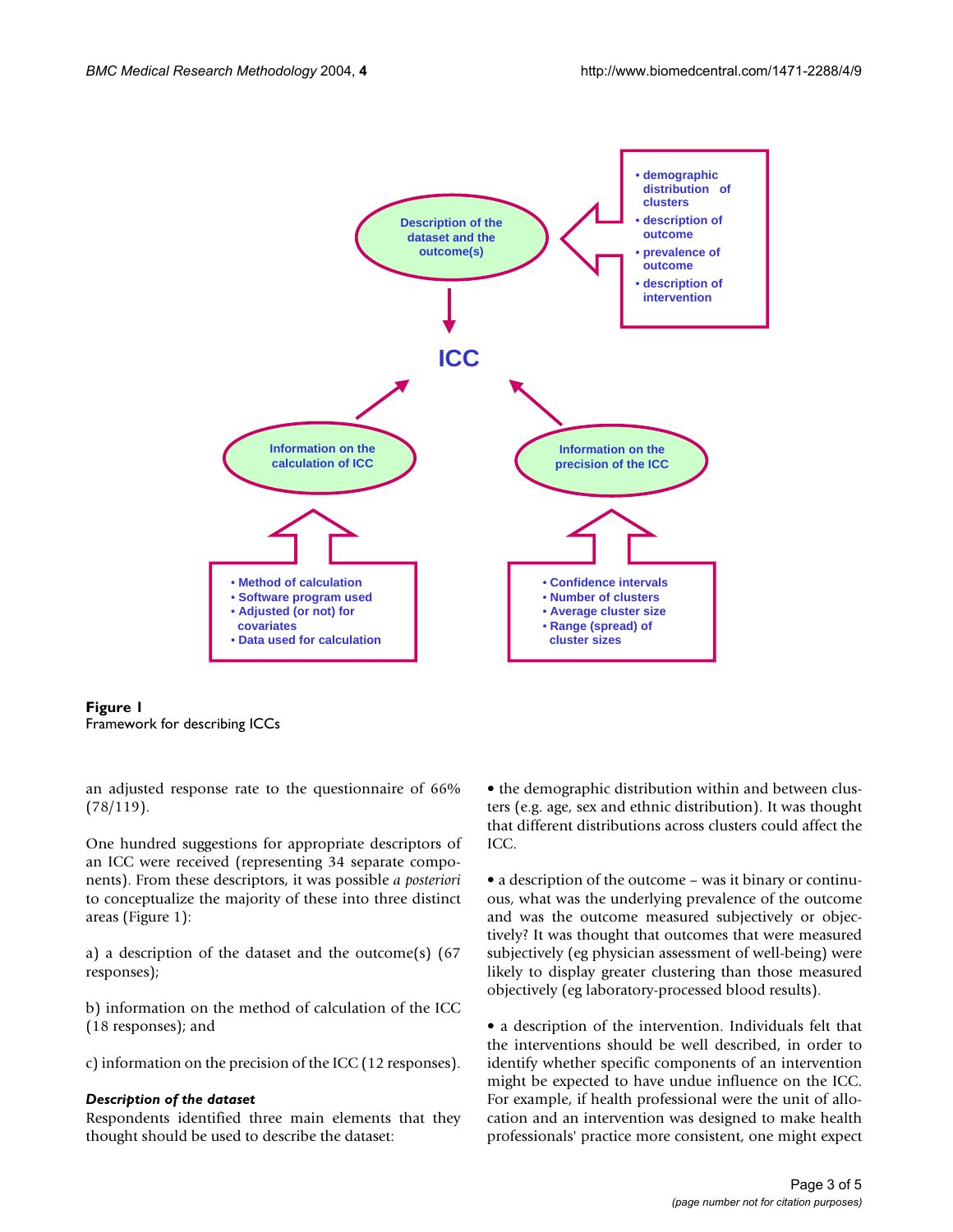that an ICC based on data in the post-intervention phase would be smaller than an ICC based on the pre-intervention data (if the intervention was successful, it would induce less variation between clusters, as health professionals would be more consistent after the intervention).

#### *Calculation of the ICC*

The second important dimension identified was the provision of information about how the ICC was calculated. Within this, people felt it would be important to know:

• what method had been used to calculate the ICC (for example, whether by ANOVA or by some other method);

• the software program used to calculate the ICC, as different packages can give different results (not all packages use the same definition of average cluster size [13]);

• what data were used to calculate the ICC – for example whether the ICC was calculated from control data only, from both control and intervention data, using pre-intervention data only or post intervention; and

• whether any adjustment had been made for covariates when the ICC had been calculated. Adjusting for covariates leads, in general, to smaller ICCs, as some of the between cluster variation may be explained by cluster level factors [18].

#### *Precision of the ICC*

The final dimension suggested was some information on the precision of the ICC estimate. Confidence intervals were suggested as the primary mechanism for providing information on the precision of the ICC, but the number of clusters together with the average cluster size and the range of cluster sizes (or some other measure of spread) were also put forward as appropriate descriptors.

### **Discussion**

Cluster randomized trials are increasingly being used in the health care field, and there is a need to ensure that the information presented in their reports is useful and aids interpretation of the trial. Within cluster trials, ICCs for trial outcomes are widely recognised as key items of information that should be reported [3,13]. To date, however, there has been little information to guide researchers on how to describe the ICC, resulting in different researchers providing different information in trial reports. In many trials, if ICCs have been reported at all, authors simply provide point estimates of the observed ICCs and no other information. In contrast a few authors have provided comprehensive information, allowing readers to interpret the data easily. For example, Gulliford and colleagues reported extensive information to aid the interpretation of ICC estimates presented including the setting, the type of cluster, the average cluster size, the number of clusters, the prevalence of the outcome, the method of calculation, the separate variance components and the design effect [15]. Similarly, Smeeth and Ng [16] provided extensive information on the dataset their ICCs were calculated from and also included information on prevalence of the outcomes, the standard error of each ICC, the average cluster size for each outcome, and the separate within- and betweencomponents of variation.

The results of the survey outlined in this paper have shown that there is consensus amongst researchers in the field as to which factors are important when describing an ICC. We have presented a potential framework for the reporting of ICCs, linking three main dimensions – descriptions of the dataset, the method of ICC calculation and the precision of the ICC estimate. The framework is also likely to be straightforward to adopt in practice as the data requirements outlined within the framework are generally readily available. The inclusion of extensive data about the dataset may require additional journal reporting space but with the advent of web-based supplementation of journal articles this should not pose additional burden on authors or journal editors.

The study reported here is not without limitations, however. Whilst every effort was made to identify a comprehensive sampling frame, we accept that our survey population was relatively opportunistic, although there was widespread representation from different countries, and known leaders in the field were surveyed.

Open-text format was used in the questionnaire to allow respondents to think expansively and not be constrained by a potentially non-representative framework. By using an open-text format, however, we cannot be sure that each respondent detailed an exhaustive list of suggestions. We also cannot attribute any ranking to the relative importance of each suggestion both within respondent and across respondents. If time and resources could have allowed, it would have been beneficial if all the suggestions received could have been listed on a second questionnaire and dispatched to all participants for consensus and ranking. In addition, a single researcher coded the suggestions received. This could have inadvertently resulted in some bias being introduced into the interpretation of free-text responses. By having a single coder, however, we can be reassured that suggestions were coded in a consistent fashion.

The focus of the survey was on the reporting of the traditional ICC rather than the related statistic, *k*, which is sometimes used in sample size calculations and analyses of cluster randomized trials. This *k*-statistic has been suggested for outcomes that are expressed in terms of patient